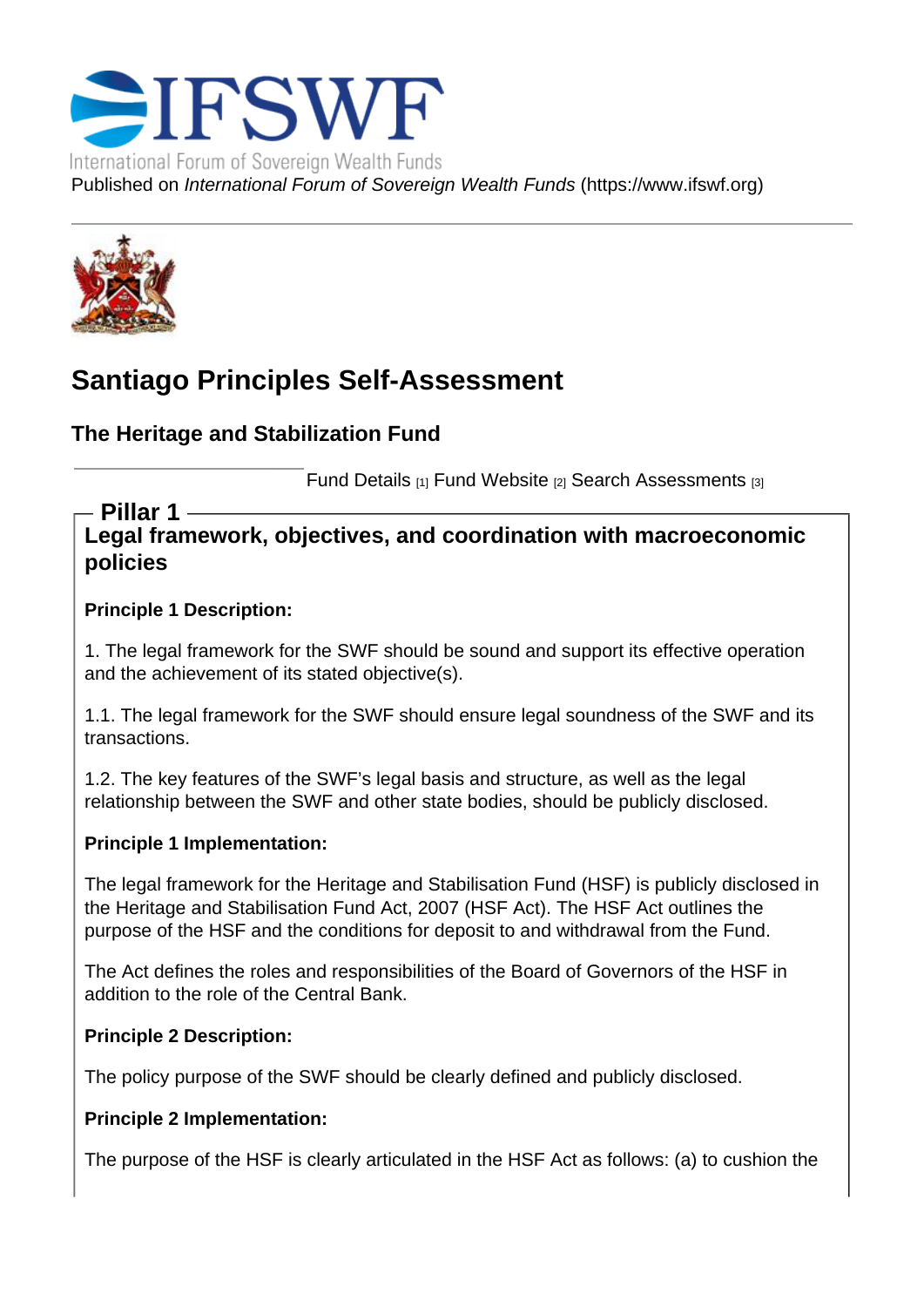impact on or sustain public expenditure capacity during periods of revenue downturn whether caused by a fall in prices of crude oil or natural gas; (b) to generate an alternate stream of income so as to support public expenditure capacity as a result of revenue downturn caused by the depletion of non-renewable petroleum resources; and (c) provide a heritage for future generations of citizens of Trinidad and Tobago, from savings and investment income derived from the excess of petroleum revenues.

# **Principle 3 Description:**

3. Where the SWF's activities have significant direct domestic macroeconomic implications, those activities should be closely coordinated with the domestic fiscal and monetary authorities, so as to ensure consistency with the overall macroeconomic policies.

# **Principle 3 Implementation:**

The Heritage and Stabilisation Fund is not invested domestically so its investment activities do not have any significant direct domestic macroeconomic implications. However, the stabilisation objective of the Fund which is to cushion the impact of severe shortfalls in revenue during periods of depressed petroleum prices allows for the Ministry of Finance to take decisions regarding the timing and amount of funds to be withdrawn from the HSF. These decisions can significantly impact domestic macroeconomic conditions. Coordination with the fiscal and monetary authority is facilitated on an ongoing basis primarily through the HSF Board which is comprised of at least one representative from the Central Bank and one representative from the Ministry of Finance.

# **Principle 4 Description:**

4. There should be clear and publicly disclosed policies, rules, procedures, or arrangements in relation to the SWF's general approach to funding, withdrawal, and spending operations.

4.1. The source of SWF funding should be publicly disclosed.

4.2. The general approach to withdrawals from the SWF and spending on behalf of the government should be publicly disclosed.

# **Principle 4 Implementation:**

Policies, rules, procedures and/or arrangements on the HSF's funding, withdrawal and spending are disclosed in the HSF Act. The specific withdrawal and spending rules are articulated in sections 13 through 15 of the Act and the source of funding is stipulated in section 12.

# **Principle 5 Description:**

5. The relevant statistical data pertaining to the SWF should be reported on a timely basis to the owner, or as otherwise required, for inclusion where appropriate in macroeconomic data sets.

# **Principle 5 Implementation:**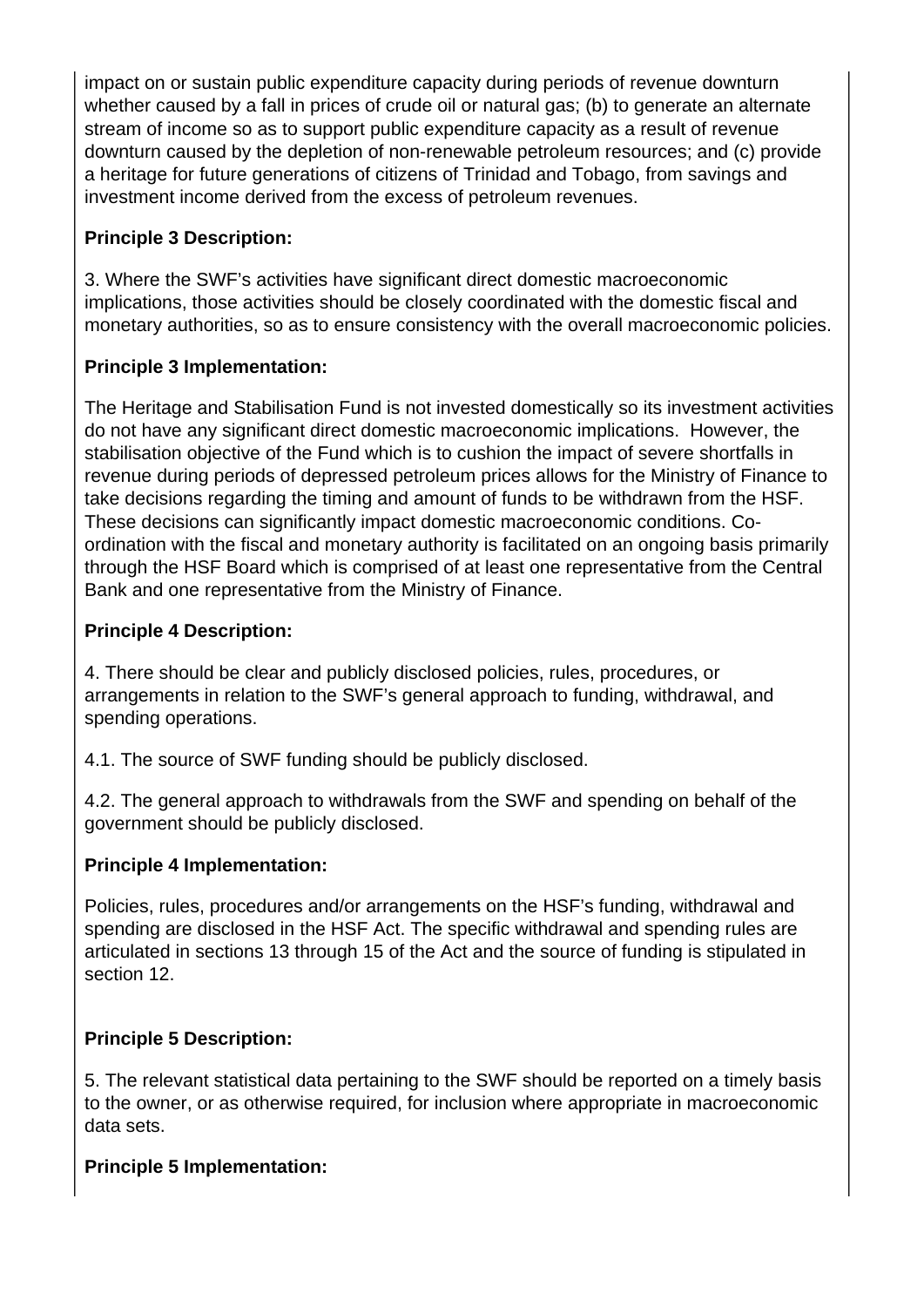The Central Bank of Trinidad & Tobago reports to the Board of Governors of the HSF on various aspects of the Fund, including providing statistical data.

# **Institutional Framework and Governance Structure Pillar 2**

# **Principle 6 Description:**

6. The governance framework for the SWF should be sound and establish a clear and effective division of roles and responsibilities in order to facilitate accountability and operational independence in the management of the SWF to pursue its objectives.

#### **Principle 6 Implementation:**

In accordance with the HSF Act, the Board of Governors comprises five members. The responsibility for the management of the Fund was delegated to the Central Bank of Trinidad and Tobago, which acts as agent for and on behalf of the Heritage and Stabilisation Fund. The role of the Central Bank of Trinidad and Tobago is further detailed in the HSF Act and an Instrument of Delegation.

#### **Principle 7 Description:**

7. The owner should set the objectives of the SWF, appoint the members of its governing body(ies) in accordance with clearly defined procedures, and exercise oversight over the SWF's operations.

#### **Principle 7 Implementation:**

The objectives of the Fund are set out in the HSF Act, which also outlines the process for the appointment of the Board of Governors for the Fund.

#### **Principle 8 Description:**

8. The governing body(ies) should act in the best interests of the SWF, and have a clear mandate and adequate authority and competency to carry out its functions.

#### **Principle 8 Implementation:**

Section 9 of the HSF Act gives the Board of Governors the authority to determine the governance structure and the operational and investment guidelines of the Fund. It also entrusts the Board with the responsibility for the management of the Fund in addition to requiring that the Board perform the requisite duties to carry out the purposes of the Fund. The HSF Act also requires that the Board be comprised of persons with proved competence in specific areas of expertise.

#### **Principle 9 Description:**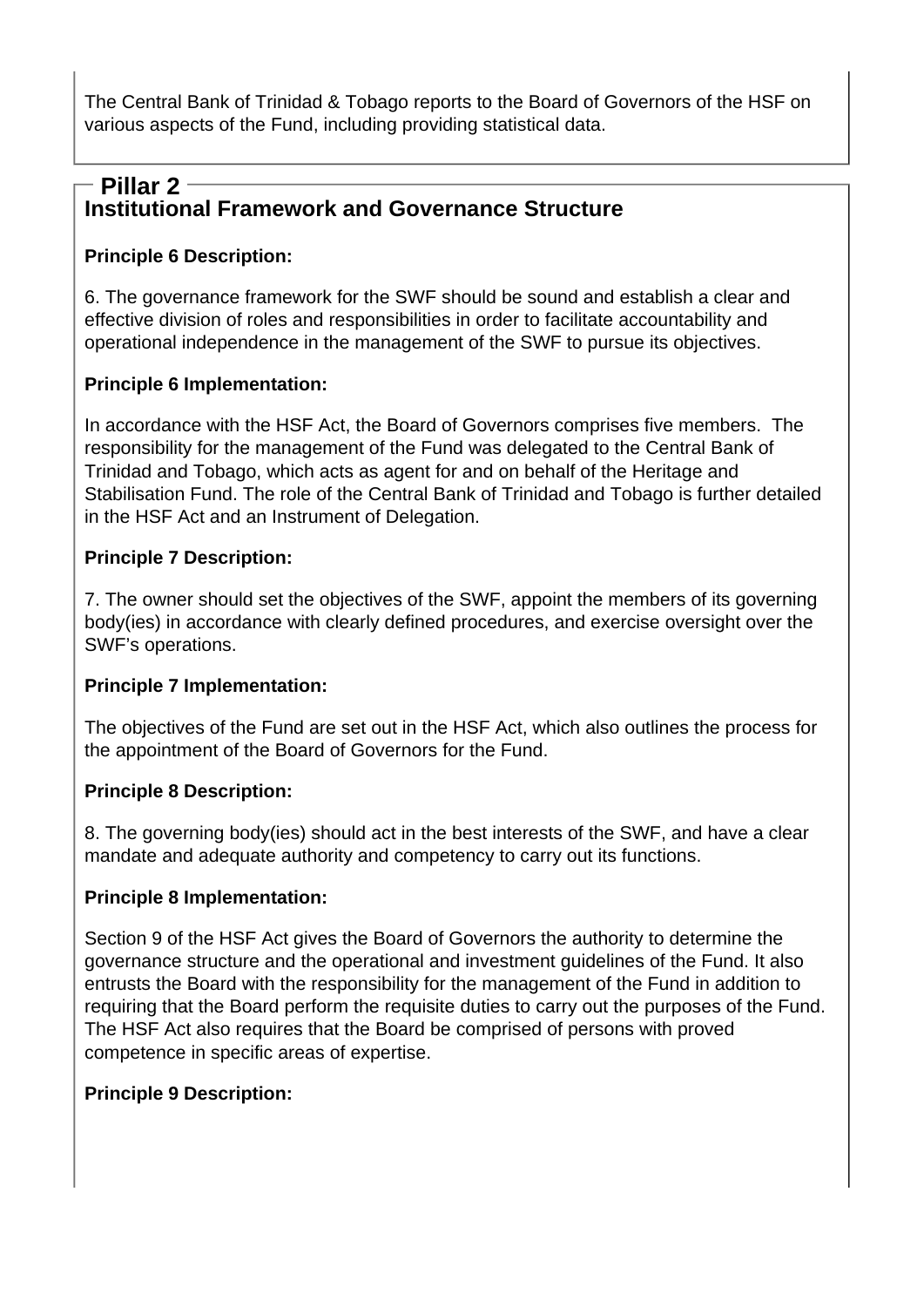9. The operational management of the SWF should implement the SWF's strategies in an independent manner and in accordance with clearly defined responsibilities.

# **Principle 9 Implementation:**

In accordance with the Act, the Central Bank of Trinidad and Tobago has been delegated the responsibility to manage the HSF by the Board of Governors. The Bank has outsourced the investment management of the Fund to external asset managers. The responsibilities of all parties are clearly defined in Investment Management Agreements as well as the Instrument of Delegation.

# **Principle 10 Description:**

10. The accountability framework for the SWF's operations should be clearly defined in the relevant legislation, charter, other constitutive documents, or management agreement.

# **Principle 10 Implementation:**

The accountability framework for the HSF is clearly defined in the HSF Act, the Instrument of Delegation, the Operational and Investment Policy and Investment Management Agreements.

# **Principle 11 Description:**

11. An annual report and accompanying financial statements on the SWF's operations and performance should be prepared in a timely fashion and in accordance with recognized international or national accounting standards in a consistent manner.

# **Principle 11 Implementation:**

As required by the HSF Act, the Central Bank of Trinidad and Tobago prepares and submits to the Board of Governors, an annual report and the financial statements of the HSF, two months after the end of the financial year. These are prepared in accordance with recognized accounting standards.

# **Principle 12 Description:**

12. The SWF's operations and financial statements should be audited annually in accordance with recognized international or national auditing standards in a consistent manner.

# **Principle 12 Implementation:**

The HSF's financial statements are audited annually by the Auditor General of Trinidad and Tobago.

# **Principle 13 Description:**

13. Professional and ethical standards should be clearly defined and made known to the members of the SWF's governing body(ies), management, and staff.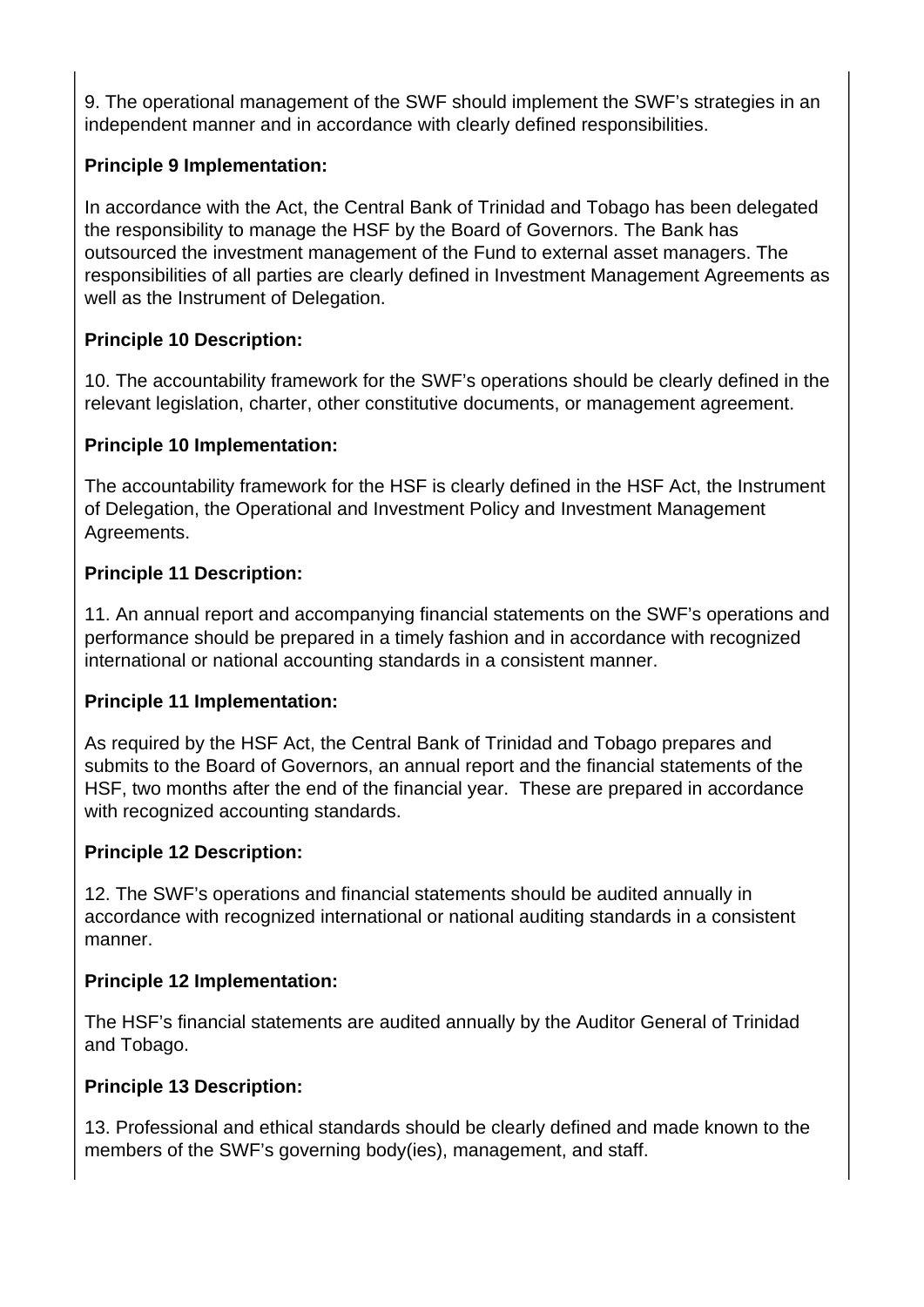# **Principle 13 Implementation:**

Professional and ethical standards of conduct for employees of the Central Bank, which has responsibility for the day to day management of the Fund, are formally defined in the Bank's internal policies.

#### **Principle 14 Description:**

14. Dealing with third parties for the purpose of the SWF's operational management should be based on economic and financial grounds, and follow clear rules and procedures.

#### **Principle 14 Implementation:**

Third party arrangements are generally contracted by the Central Bank and as such are subject to the Bank's procurement policies and procedures.

#### **Principle 15 Description:**

15. SWF operations and activities in host countries should be conducted in compliance with all applicable regulatory and disclosure requirements of the countries in which they operate.

### **Principle 15 Implementation:**

The HSF through its external manager programme invests in countries outside of Trinidad and Tobago, some of which include the United States, Europe and Japan. The agreements between external asset managers and the HSF place a requirement on the managers to comply will all legal and regulatory requirements applicable to the conduct of business on behalf of the HSF.

#### **Principle 16 Description:**

16. The governance framework and objectives, as well as the manner in which the SWF's management is operationally independent from the owner, should be publicly disclosed.

#### **Principle 16 Implementation:**

The governance framework and objectives of the HSF are documented in the enabling legislation; The operational independence of the management of the Fund by the Central Bank is documented in the Instrument of Delegation; both documents are publicly available

#### **Principle 17 Description:**

17. Relevant financial information regarding the SWF should be publicly disclosed to demonstrate its economic and financial orientation, so as to contribute to stability in international financial markets and enhance trust in recipient countries.

# **Principle 17 Implementation:**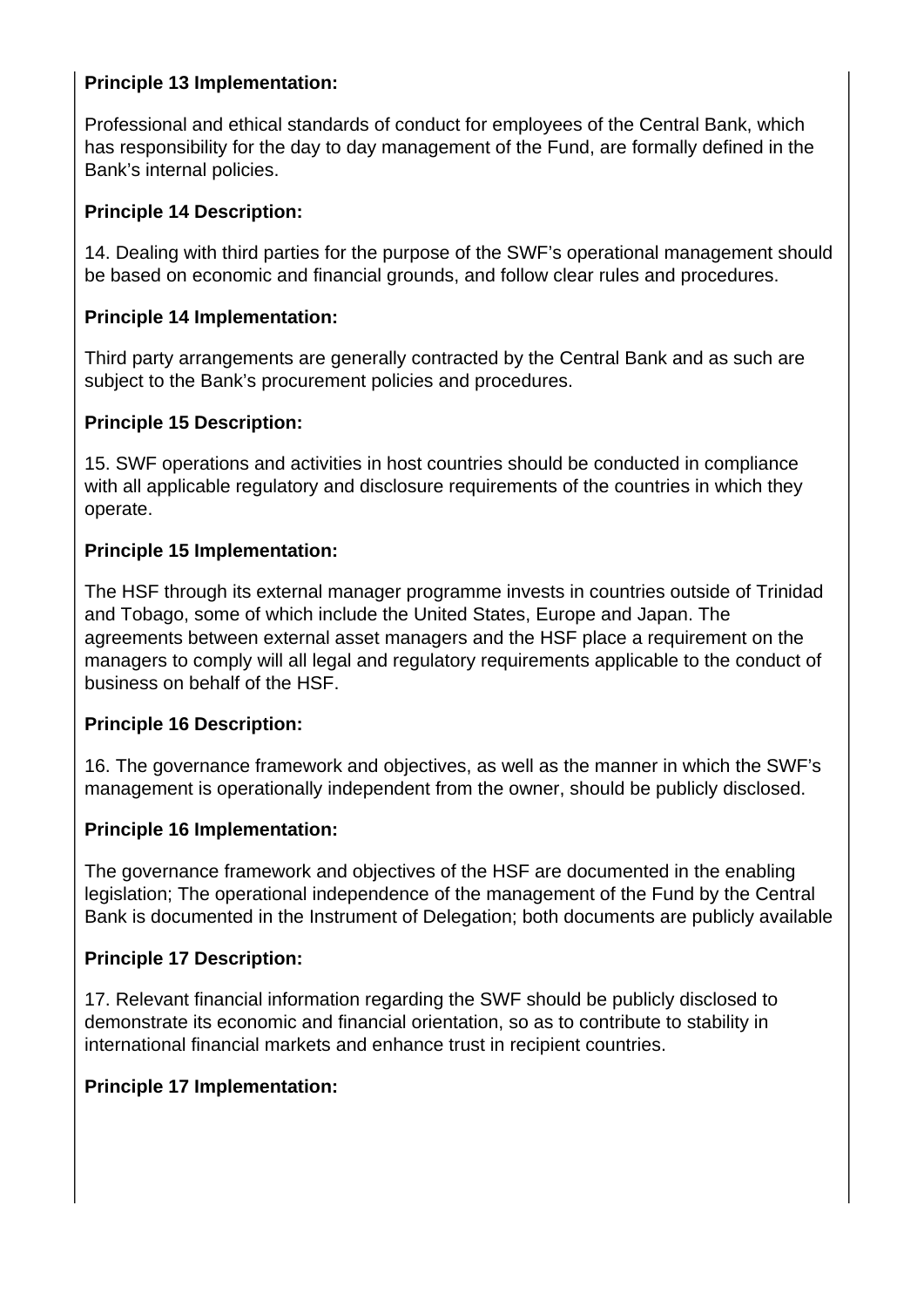The overall size of the HSF, its absolute and relative returns and the asset class mix are disclosed via publicly available quarterly reports. The Fund's annual reports which are also made public, contain further information about the accounting of the HSF.

# **Investment and Risk Management Framework Pillar 3**

# **Principle 18 Description:**

18. The SWF's investment policy should be clear and consistent with its defined objectives, risk tolerance, and investment strategy, as set by the owner or the governing body(ies), and be based on sound portfolio management principles.

18.1. The investment policy should guide the SWF's financial risk exposures and the possible use of leverage.

18.2. The investment policy should address the extent to which internal and/or external investment managers are used, the range of their activities and authority, and the process by which they are selected and their performance monitored.

18.3. A description of the investment policy of the SWF should be publicly disclosed.

# **Principle 18 Implementation:**

While the overall investment objective of the Fund is publicly stated, the investment policy of the HSF is not publicly disclosed.

# **Principle 19 Description:**

19. The SWF's investment decisions should aim to maximize risk-adjusted financial returns in a manner consistent with its investment policy, and based on economic and financial grounds.

19.1. If investment decisions are subject to other than economic and financial considerations, these should be clearly set out in the investment policy and be publicly disclosed.

19.2. The management of an SWF's assets should be consistent with what is generally accepted as sound asset management principles.

# **Principle 19 Implementation:**

The investment guidelines of the HSF, stipulates return objective over a specific period. A risk budget is included in the guidelines, which speaks to targeted tracking errors for each asset class mandate. Investment decisions are based solely on economic and financial grounds and on a day to day basis are made by external investment managers. These managers are subject to regulatory scrutiny in the markets in which they operate and as such employ sound asset management principles.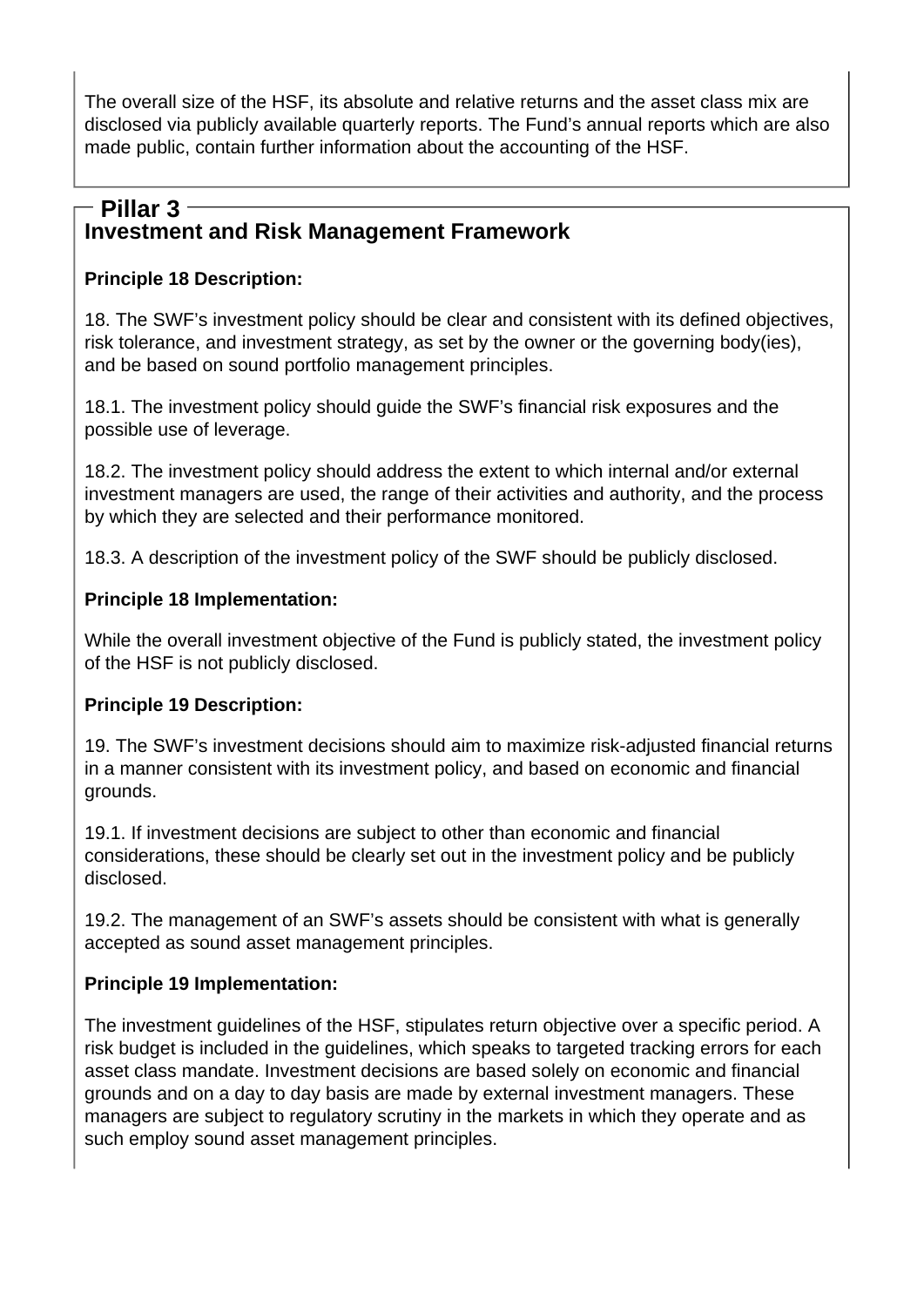### **Principle 20 Description:**

20. The SWF should not seek or take advantage of privileged information or inappropriate influence by the broader government in competing with private entities.

#### **Principle 20 Implementation:**

The Fund does not compete with local private entities as it invests strictly in the international financial markets.

#### **Principle 21 Description:**

21. SWFs view shareholder ownership rights as a fundamental element of their equity investments' value. If an SWF chooses to exercise its ownership rights, it should do so in a manner that is consistent with its investment policy and protects the financial value of its investments. The SWF should publicly disclose its general approach to voting securities of listed entities, including the key factors guiding its exercise of ownership rights.

#### **Principle 21 Implementation:**

The HSF's policies prohibit having a material interest in any single legal entity.

The HSF's policy for casting votes in ownership and/or proxy ballots is not publicly disclosed, but is guided by the objective to ensure the best interest of the Fund.

#### **Principle 22 Description:**

22. The SWF should have a framework that identifies, assesses, and manages the risks of its operations.

22.1. The risk management framework should include reliable information and timely reporting systems, which should enable the adequate monitoring and management of relevant risks within acceptable parameters and levels, control and incentive mechanisms, codes of conduct, business continuity planning, and an independent audit function.

22.2. The general approach to the SWF's risk management framework should be publicly disclosed.

#### **Principle 22 Implementation:**

The Central Bank of Trinidad and Tobago is responsible for the day to day risk management and monitoring of the HSF portfolio. To execute this responsibility, the

Bank receives an array of reports from the external managers and the custodian of the HSF. The Bank also has in place a sound governance structure that exercises oversight authority on the Bank's execution of Agency functions as Manager of the Heritage and Stabilisation Fund by; reviewing performance, compliance and internal controls; reviewing Quarterly, Annual, External Manager Appraisal and Strategic Asset Allocation Reports prepared by the Bank in accordance with the Operational and Investment Policy of the HSF; and ongoing availability to address any issues.